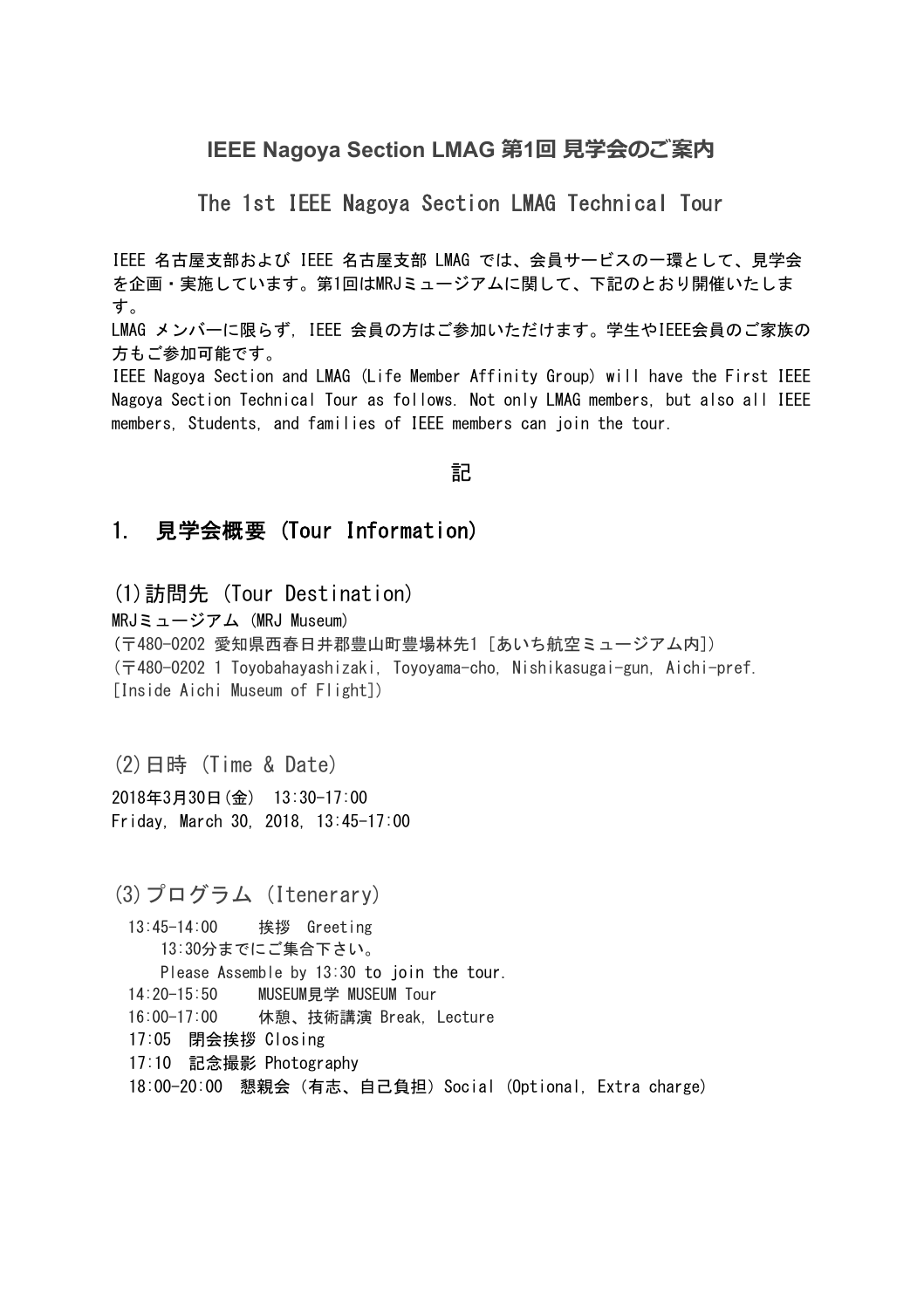(4)主催 (Organizer)

IEEE Nagoya Section IEEE Nagoya Section Life Members Affinity Group

(5)言語 (Language)

日本語 (Japanese)

(6)参加費 (Registration fee)

無料 (Free) 懇親会は実費を頂きます。(The Social dinner in the evening will be charged.)

2. Assembly

(1)集合場所 (The meeting place)

県営名古屋空港のFDA(フジ ドリーム エアラインズ)1F到着ロビー IEEE の旗が目印です。 Nagoya Airport Terminal first floor. Fuji Dream Airlines Arrival Lobby. We will display the IEEE Banner.

[空港フロアー図](http://www.nagoya-airport-bldg.co.jp/map/) (Airport floor map)

- (2)集合時間 13:30
- (3)当日連絡先 Nagoya Section LMAG Vice Chair 市川雅也 Masaya Ichikawa (090)4407-8897

(4) アクセス [\(Access\)](http://www.mhi.co.jp/mrjmuseum/access/index.html)

公共交通或いはタクシーをご利用下さい。 Please, use public transportation systems as follows or a taxi.

**▷名古屋駅から (From Nagoya Station)** 【あおい交通 バス】 [Aoi Traffic Corp. bus] 名古屋駅前(ミッドランドスクエア前)⇔名古屋空港(約20分) Nagoya Station (In front of Midland square)  $\langle - \rangle$  Nagoya Airport (About 20 min.) 遅くとも12:50発(13:08着)に乗る必要があります。The last bus to be in time leaves at 12:50 (Arrives at 13:08). [時刻表](http://aoi-komaki.jp/apshuttle1) (Time Table)

【名鉄バス】 [Meitetsu bus] 名古屋駅名鉄バスセンター⇔名古屋空港(栄経由・約40分) Nagoya Meitetsu Bus Center <-> Nagoya Airport (Via Sakae, About 40 min.) 遅くとも12:15発(12:50着)に乗る必要があります。The last bus to be in time leaves at 12:15 (Arrives at 12:50). [時刻表](http://www.meitetsu-bus.co.jp/airport/nagoyaairport) (Time Table)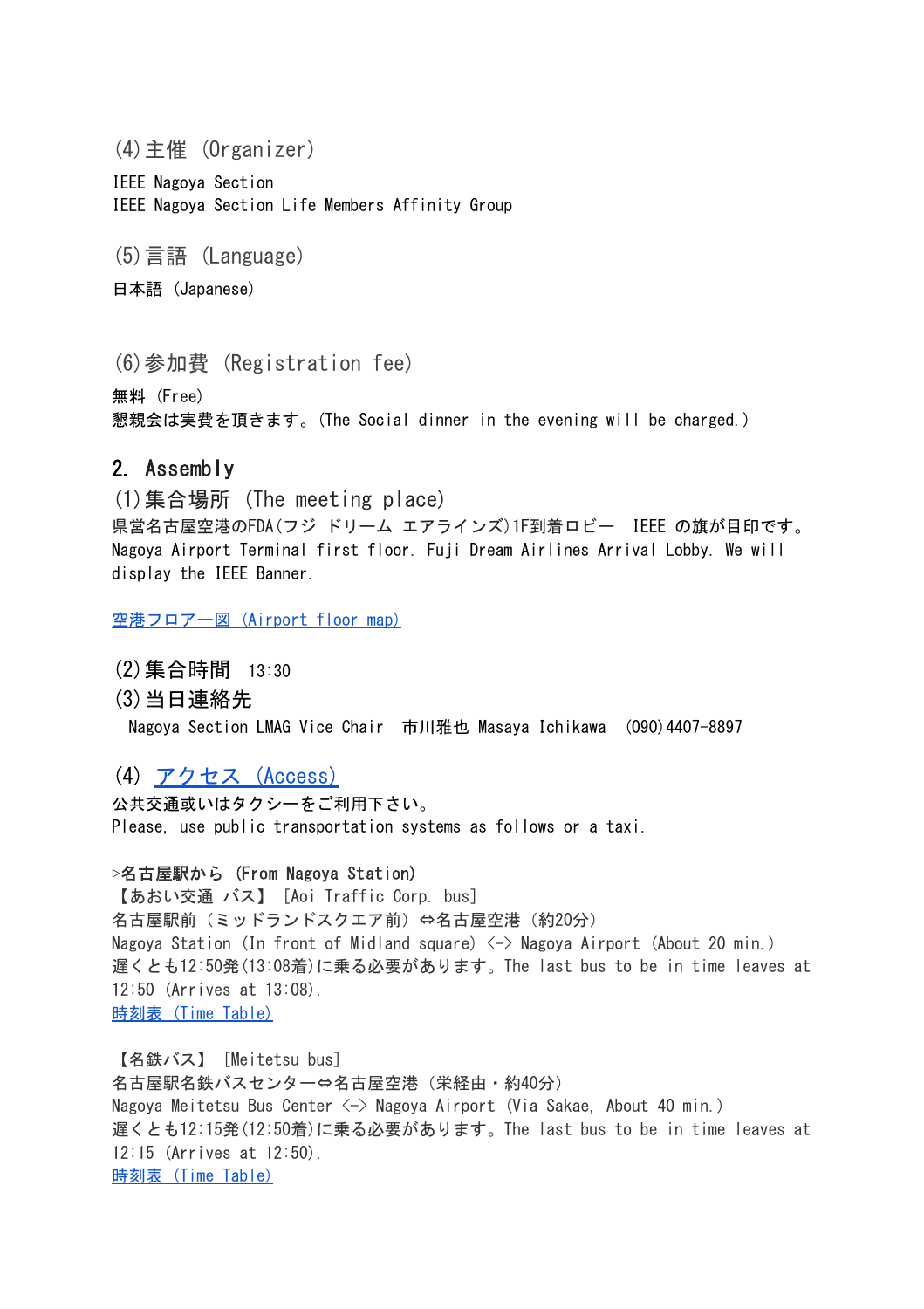**▷栄から (From Sakae)** 【あおい交通 バス】 [Aoi Traffic Corp. bus] 栄(希望の泉 噴水北側)⇔名古屋空港(約20分) Sakae (North side of the Kibounoizumi (Fountain of Hope))  $\langle - \rangle$  Nagoya Airport (About 20 min.) 遅くとも12:40発(13:03着)に乗る必要があります。The last bus to be in time leaves at 12:40 (Arrives at 13:03). [時刻表\(Time](http://aoi-komaki.jp/apshuttle3) Table)

【名鉄バス】 [Meitetsu bus] 栄(オアシス21内)⇔名古屋空港(約18分) Sakae (Inside the Oasis 21)  $\langle - \rangle$  Nagoya Airport (About 18 min.) 遅くとも12:32発(12:50着)に乗る必要があります。The last bus to be in time leaves at 12:32 (Arrives at 12:50). [時刻表](http://www.meitetsu-bus.co.jp/airport/nagoyaairport) (Time Table)

**▷JR勝川駅から (From JR Kachigawa Station)** 【あおい交通】 [Aoi Traffic Corp. bus] JR勝川駅⇔名古屋空港(約20分) JR Kachigawa Station  $\langle - \rangle$  Nagoya Airport (About 20 min.) 遅くとも12:44発(13:04着)に乗る必要があります。The last bus to be in time leaves at 12:44 (Arrives at 13:04). [時刻表\(Time](http://aoi-komaki.jp/apshuttle2) Table)

**▷名鉄西春駅から (From Meitetsu Nishiharu Station)** 【名鉄バス】 [Meitetsu bus] 西春駅⇔名古屋空港(約20分) Nishiharu Station <-> Nagoya Airport (About 20 min.) 遅くとも12:49発(13:10着)に乗る必要があります。The last bus to be in time leaves at 12:49 (Arrives at 13:10). [時刻表](http://www.meitetsu-bus.co.jp/info/detail/542) (Time Table[\)](http://www.ndl.go.jp/jp/service/kansai/guide/insidemap.html)

#### 3. 講演会内容 (Lecture detail)

講演テーマ (Title) 調整中 (To be announced) 講演者 (Lecturer) 調整中(To be announced)

講演内容 (Abstract) 調整中(To be announced)